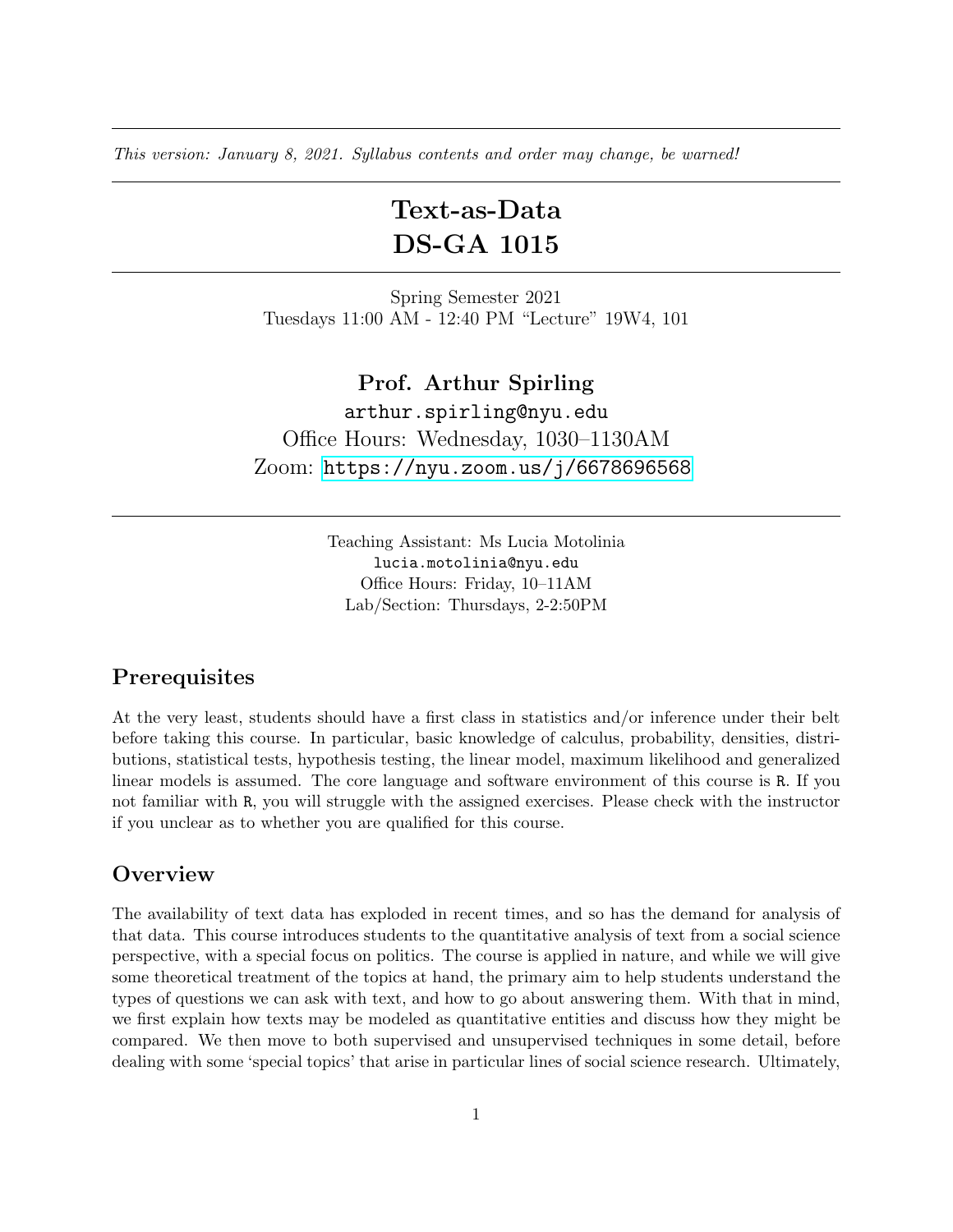the goal is to help student conduct their own text as data research projects and this class provides the foundations on which more focussed, technical research can be built.

While many of the techniques we discuss have their origins in computer science or statistics, this is not a CS class: we will spend relatively little time on traditional Natural Language Processing issues (such as machine translation, optical character recognition, parts of speech tagging etc). Other offerings in the university cover those matters more than adequately. Similarly, this class will not much deal with *obtaining* text data: again, there are excellent classes elsewhere dealing with e.g. web-scraping.

#### Structure

As of January 8, 2021, the plan is that this course will provide the following on a weekly basis:

- approximately 70 minutes of pre-recorded lecture material (from the professor)
- approximately 30 minutes of "in-person" flipped material (from the professor) in room 101 of 19W4th Street. This will be recorded and livecast.
- a remote 50 minute section/lab with the TA, which will be recorded.

Enrolled students must attend live or watch remotely (live or later) all content we provide. The information and skills that you need to complete your homework assignments and term projects will be provided by the Professor or the TA. Note that the pre-recorded lecture/flipped session is subject to demand: if turnout is low, we will simply revert to 'live' (but recorded) lecturing. During the first week of this class, everything will be remote (nothing in person).

Sections: your TA will hold section Thu 2.00 PM - 2.50 PM, remotely. The Zoom link is [https://nyu.zoom.us/j/2990706756?pwd=OGdpUU5ack1kdEhZUjI3ektaZUx0QT09](https://nyu.zoom.us/j/2990706756?pwd=OGdpUU5ack1kdEhZUjI3ektaZUx0QT09 ). The TA's materials will be stored on the NYU Classes site.

#### Assessment

There are no written exams in the class, and your grade will be based on a combination of:

- **Homeworks (50%):** There will be (at least) three homeworks, all of which will involve modeling and coding of text data, and some theoretical work. Intellectual honesty is important at NYU: you may confer with colleagues, but all work on the homework must be your own. If you copy work or allow another student to copy your work, the homework will be graded zero and your case will be passed to appropriate authorities in the university. Homeworks must come in electronically as a single RMarkdown PDF/HTML document of both answers and code.
- Final Paper (50%): There will be a final written paper of not longer than 10 double spaced pages of text, which explores an original research project or idea. This may be substantive or technical in nature. You are encouraged to work in teams of up to two people on this paper. The deadline for the paper will be May 12, 2021 with no extensions or exceptions.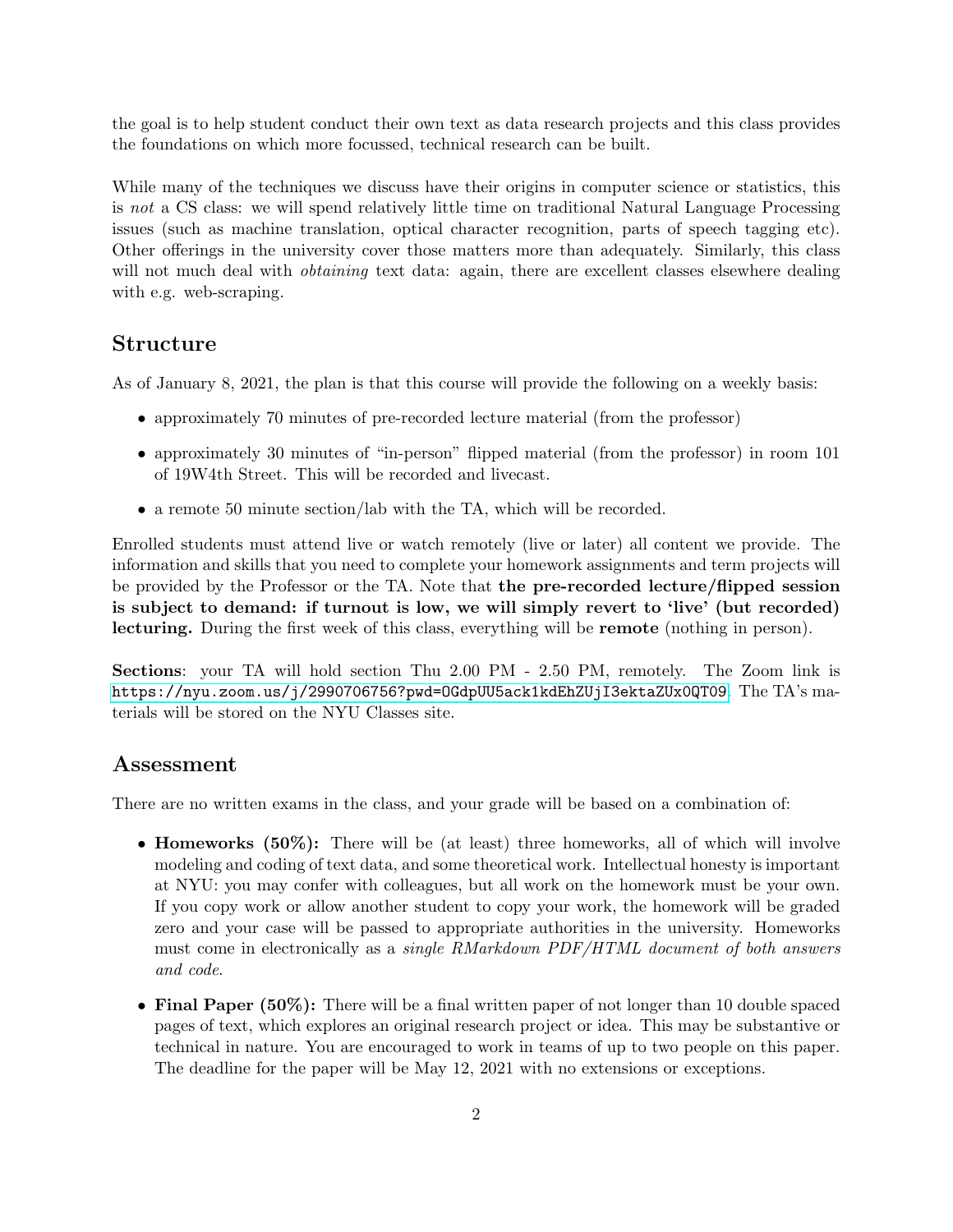## Software

We will be using R, a statistical package. You can download and install R for free, from here:

<https://cran.r-project.org/>

To write and edit R code, you can use any software with which you are familiar and/or enjoy using. We suggest R Studio, which is free:

```
https://www.rstudio.com/products/RStudio/
```
## Textbooks and Reading

There are no required textbooks for the course. We will draw from some of the following (and other places!), and will make efforts to provide the readings online where appropriate:

- Klaus Krippendorff. Content Analysis: An Introduction to Its Methodology. Third Edition. Sage. 2013.
- Christopher D. Manning, Prabhakar Raghavan and Hinrich Schütze, Introduction to Information Retrieval, Cambridge University Press. 2008.
- Daniel Jurafsky and James H. Martin Speech and Language Processing, 2nd Edition. Prentice Hall. 2008
- Christopher Bishop. Pattern Recognition and Machine Learning, Springer. 2006.
- Trevor Hastie, Robert Tibshirani and Jerome Friedman The Elements of Statistical Learning: Data Mining, Inference, and Prediction. Second Edition. Springer. 2009.
- Kevin Murphy Machine Learning: A Probabilistic Perspective. 1st Edition. MIT Press. 2012.

Because the class is focussed on answering substantive questions with the techniques on offer, many of the readings are applied in nature.

## COURSE SCHEDULE

## 1 Feb 2: Introduction and Overview (REMOTE ONLY THIS WEEK)

This class is great: take it. Note that this week, we will be entirely remote: there will be no flipped session, and the professor will use his zoom link to lecture.

## 2 Feb 9: Representing Text

- vector space model of a document
- feature choices/representation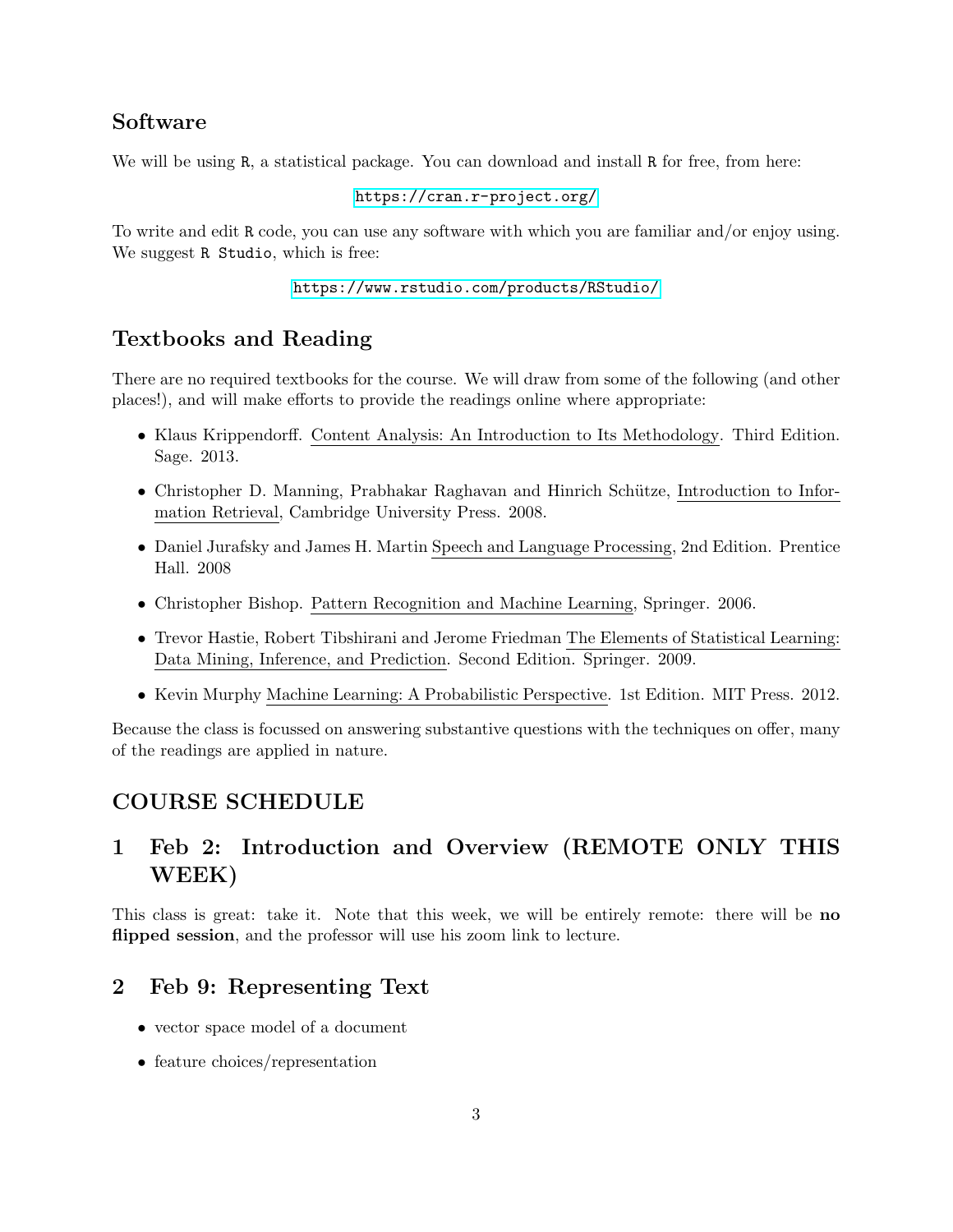- pre-processing: stemming and stopping
- bag of words (and alternatives)
- sparseness

#### Reading

- MRS ch 6 "Scoring, term weighting and the vector space model"
- Denny, Matthew and Arthur Spirling, 2017. Text Preprocessing For Unsupervised Learning: Why It Matters, When It Misleads, And What To Do About It[https://papers.ssrn.com/](https://papers.ssrn.com/sol3/papers.cfm?abstract_id=2849145) [sol3/papers.cfm?abstract\\_id=2849145](https://papers.ssrn.com/sol3/papers.cfm?abstract_id=2849145)

## 3 Feb 16: Descriptive Inference I

- word distributions: Zipf's Law/Heap's Law
- co-occurrence, collocations and phrasemes
- key words in context
- dis(similarity) measures and testing for differences

#### Reading

• MRS, Ch  $5$ 

## 4 Feb 23: Descriptive Inference II

- lexical diversity
- sophistication/readability/complexity
- linguistic style and author attribution
- sampling distributions for estimates

#### Reading

- Benoit, K., Laver, M. and Mikhaylov, S. 2009. Treating Words as Data with Error: Uncertainty in Text Statements of Policy Positions. American Journal of Political Science, 53: 495–513.
- A Spirling. 2016. Democratization and Linguistic Complexity, Journal of Politics.
- F Mosteller and D Wallace. 1963. Inference in an Authorship Problem, Journal of the American Statistical Association, Volume 58, Issue 302, 275–309.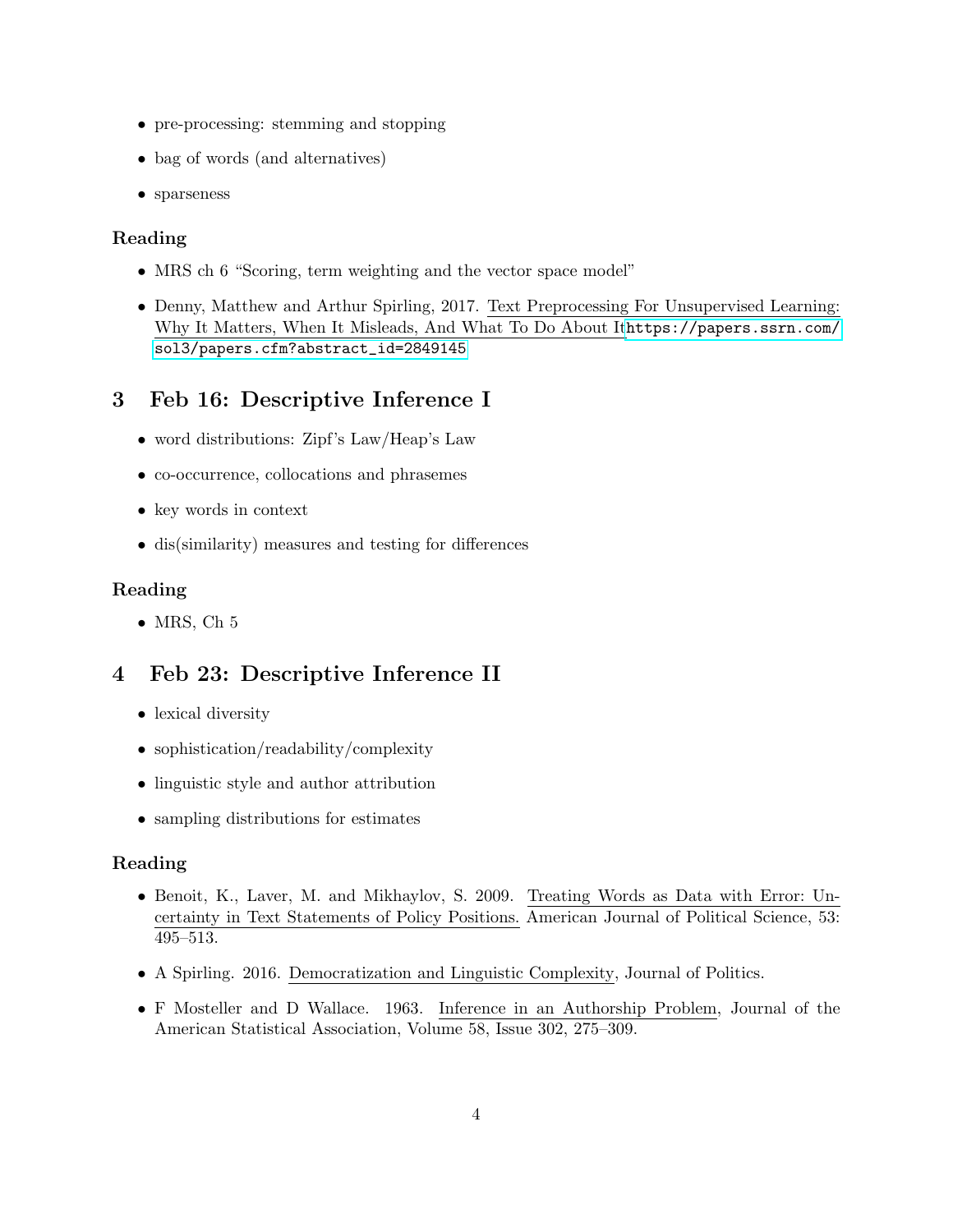- R Peng and N Hengartner. 2002. Quantitative Analysis of Literary Styles, The American Statistician, Volume 56.
- Benoit, K., Munger, K. and Spirling, A. 2017. Measuring and Explaining Political Sophistication Through Textual Complexity[https://papers.ssrn.com/sol3/papers.cfm?abstract\\_](https://papers.ssrn.com/sol3/papers.cfm?abstract_id=3062061) [id=3062061](https://papers.ssrn.com/sol3/papers.cfm?abstract_id=3062061)
- Hengel, Erin, 2017. Publishing while female Are women held to higher standards? Evidence from peer review [http://www.erinhengel.com/research/publishing\\_female.pdf](http://www.erinhengel.com/research/publishing_female.pdf)
- Huang, L., Perry, P., & Spirling, A. (2020). A General Model of Author "Style" with Application to the UK House of Commons, 1935–2018. Political Analysis.

### 5 Mar 2: Supervised Techniques I

- dictionary based approaches
- sentiment (and other) dictionaries, LIWC
- Goldman-Sachs case study
- event extraction
- lie detection

#### Reading

- Bo Pang and Lillian Lee. 2008. Opinion mining and sentiment analysis. Foundations and Trends in Information Retrieval Vol. 2, No 1-2 (pages 1–27 only).
- Gary King and Will Lowe. 2003. An Automated Information Extraction Tool for International Conflict Data with Performance as Good as Human Coders: A Rare Events Evaluation Design. International Organization, 57, pp 617–642.
- Michael Laver and John Garry. 2000. Estimating Policy Positions from Political Texts. American Journal of Political Science Vol. 44, No. 3, pp. 619-634
- Yla R. Tausczik and James W. Pennebaker. 2009. The Psychological Meaning of Words: LIWC and Computerized Text Analysis Methods. Journal of Language and Social Psychology. March 2010 vol. 29 no. 1 24-54.

## 6 Mar 9: Supervised Techniques II

- classification of documents
- evaluation of techniques: precision, recall
- crowdsourcing
- Naive Bayes Classification, estimating proportions
- ideological scales with 'wordscores'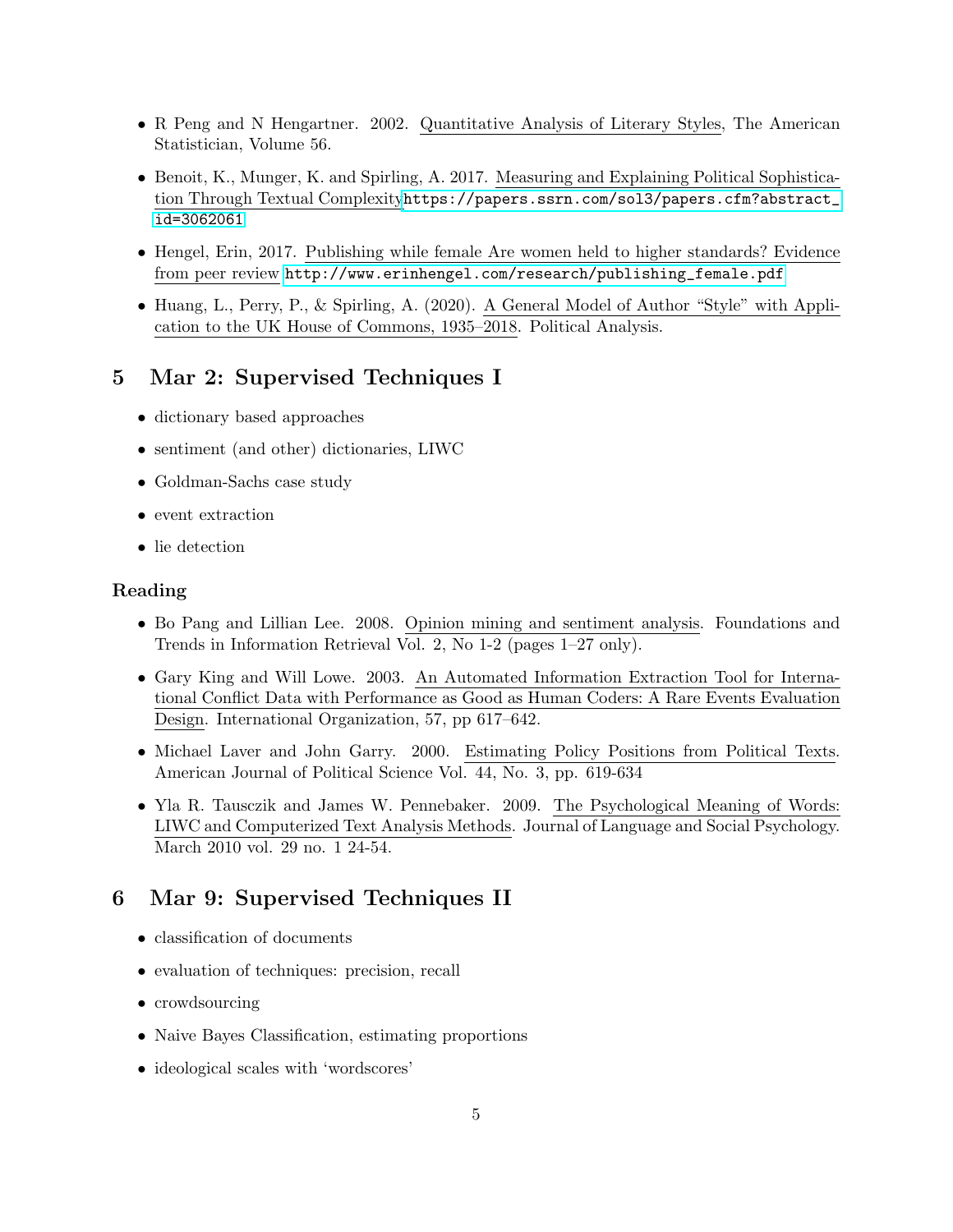#### Reading

- MRS. "Text classification and Naive Bayes".
- Benoit, Kenneth, Conway, Drew, Lauderdale, Benjamin E., Laver, Michael and Mikhaylov, Slava. 2015. Crowd-sourced text analysis: reproducible and agile production of political data. American Political Science Review.
- Michael Laver, Kenneth Benoit, and John Garry. 2003. Extracting policy positions from political texts using words as data American Political Science Review 97(2)
- W Lowe. 2008. Understanding Wordscores, Political Analysis, 16 (4): 356-371.
- D Hopkins and G King. 2010. A Method of Automated Nonparametric Content Analysis for Social Science American Journal of Political Science, Vol. 54, No. 1, January 2010, 229–247.

## 7 Mar 16: Supervised Techniques IIIA

- basics/varieties of machine learning
- support vector machines

#### Reading

- Pedro Domingos. 2012. A Few Useful Things to Know About Machine Learning. Communications of the ACM CACM, Volume 55 Issue 10.Pages 78–87
- Daniel Diermeier, Jean-François Godbout, Bei Yu and Stefan Kaufmann. 2012. Language and Ideology in Congress British Journal of Political Science, 42, 31–55.
- V D'Orazio, S Landis, G Palmer, P Schrodt. 2014. Separating the Wheat from the Chaff: Applications of Automated Document Classification Using Support Vector Machines Political Analysis 22 (2): 224-242.

## 8 Mar 23: From Supervised to Unsupervised

#### Supervised Techniques IIIB

- k-NN models
- random forests/tree techniques
- ensembles

#### Reading

- Siroky, David S. 2009. Navigating Random Forests and related advances in algorithmic modeling. Statist. Surv. 3, 147–163.
- Hillard, D. Purpura, S. Wilkerson, J. 2008. Computer Assisted Topic Classification for Mixed Methods Social Science Research. Journal of Information Technology and Politics 4:4.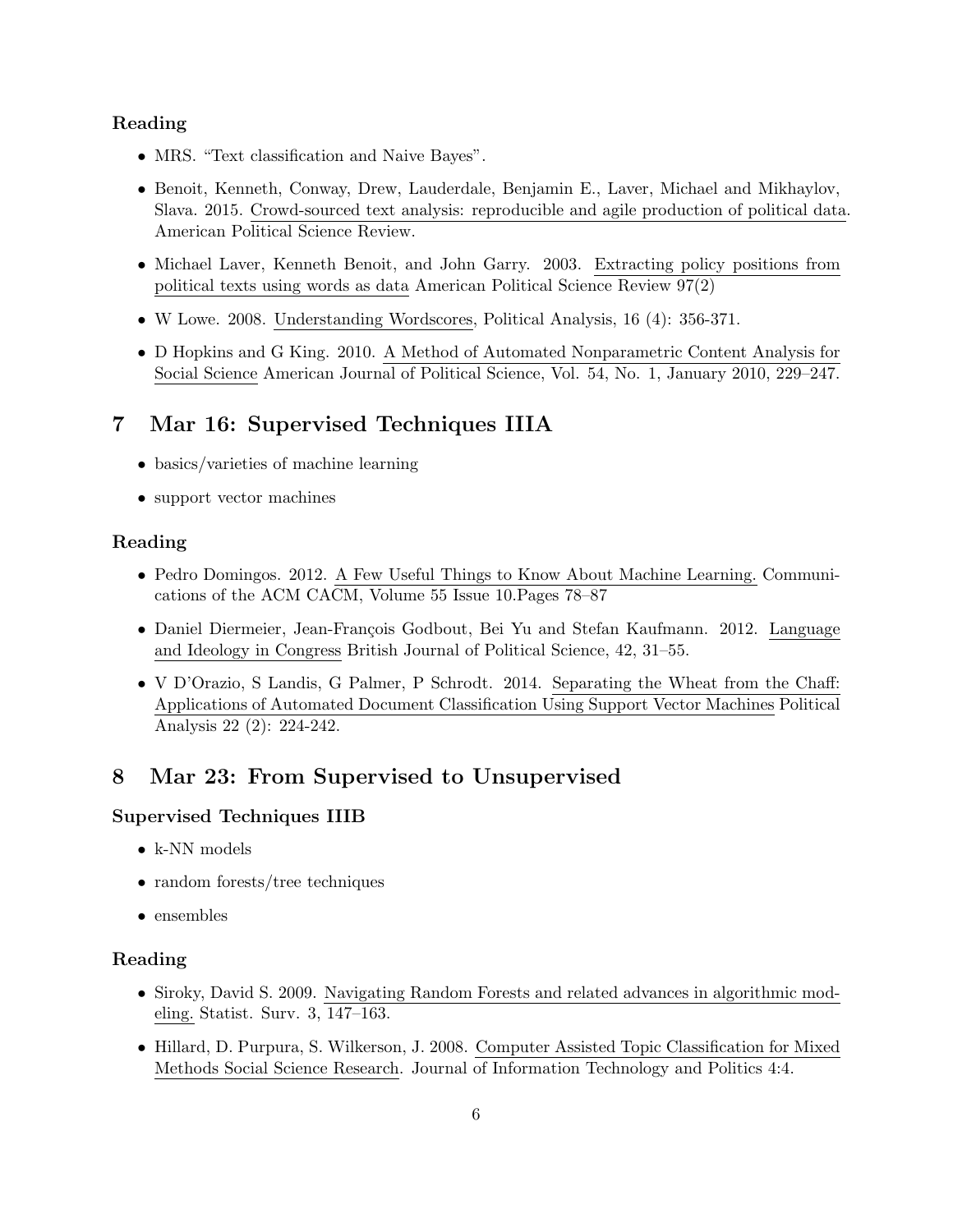#### Unsupervised Techniques I

- fundamentals of unsupervised learning
- (principal) components and data reduction
- singular value decomposition

### Reading

• W Venables and B Ripley. 1999. Modern Applied Statistics with S. 4th Ed. Ch 11.

## 9 Mar 30: Unsupervised Techniques II

- clustering (documents)
- Latent Semantic Analysis/Indexing
- parametric scaling of political speech
- count models: 'wordfish'
- basics of semi-supervised techniques

#### Reading

- Justin Grimmer and Gary King. 2010. General purpose computer-assisted clustering and conceptualization. Proceedings of the National Academy of Sciences. Vol 108, No 7. 2643– 2650.
- Thomas K Landauer , Peter W. Foltz , Darrell Laham. 1998. An introduction to latent semantic analysis. Discourse Processes Vol. 25, Iss. 2–3.
- Simon Jackman 2000. Estimation and Inference via Bayesian Simulation: An Introduction to Markov Chain Monte Carlo American Journal of Political Science, Vol. 44, No. 2, 375–404
- Slapin, Jonathan B. and Sven-Oliver Proksch. 2008. A Scaling Model for Estimating Time-Series Party Positions from Texts. American Journal of Political Science 52(3): 705-722.

## 10 Apr 6: Unsupervised Techniques III

- plate notation/graphical model
- basics of Bayesian methods
- Latent Dirichlet Allocation and Topic Modeling
- Variational Inference
- model selection/choosing  $k$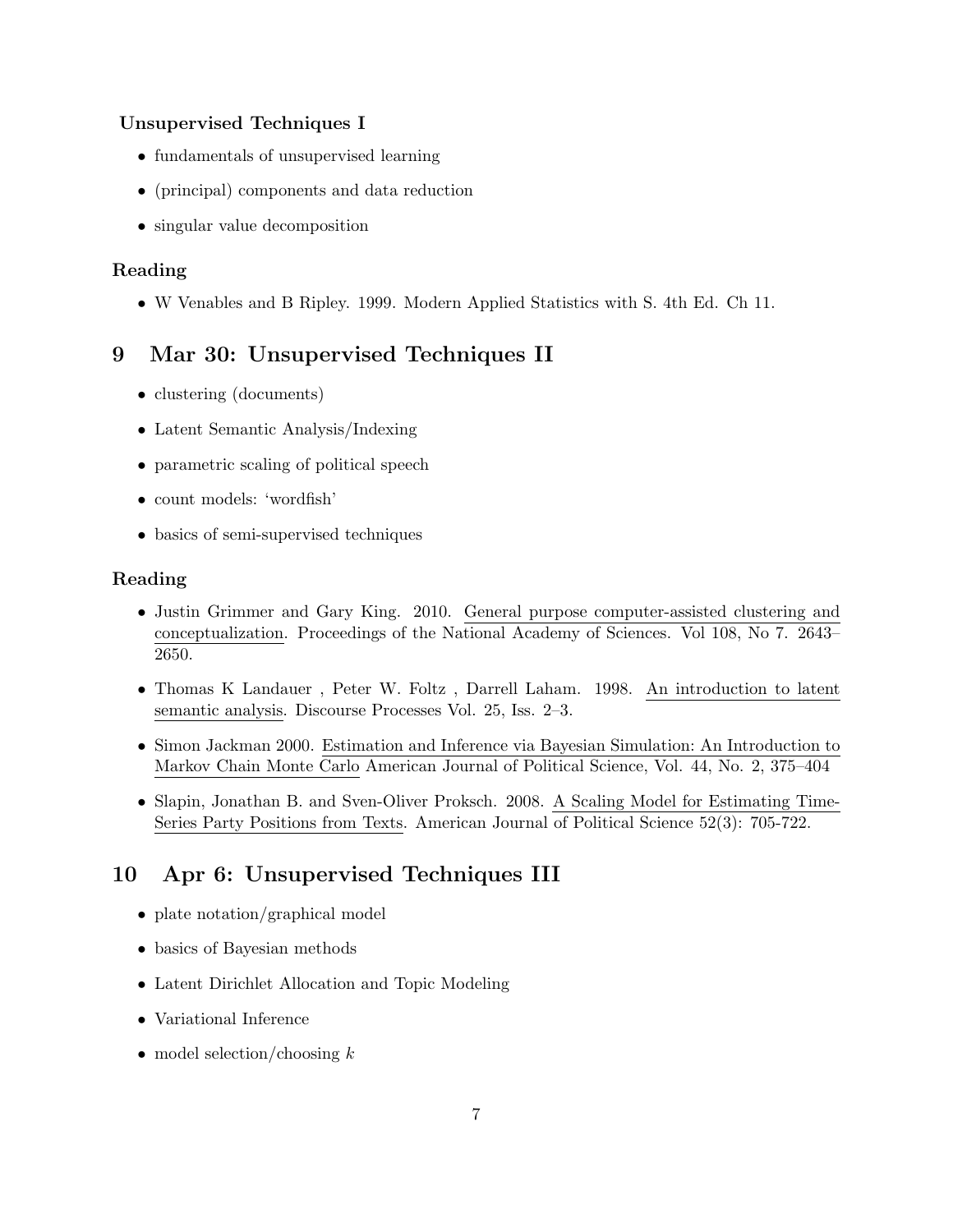#### Reading

- DM Blei, AY Ng and MI Jordan, 2003. Latent Dirichlet Allocation, Journal of machine Learning research 3, 993-1022.
- DM Blei and MI Jordan, 2006. Variational inference for Dirichlet process mixtures, Bayesian Analysis, Volume 1, Number 1, 121–143.
- H Wallach, I Murray, R Salakhutdinov and D Mimno. 2009. Evaluation Methods for Topic Models ICML '09 Proceedings of the 26th Annual International Conference on Machine Learning, 1105–1112
- Grimmer, J. 2010. A Bayesian Hierarchical Topic Model for Political Texts: Measuring Expressed Agendas in Senate Press Releases, Political Analysis, 18 (1): 1–35.

## Apr 13: Work on Final Project, no lecture (will set up consulting time)

### 11 Apr 20: Unsupervised Techniques IV

- Correlated Topic Model
- Dynamic Topic Model
- Structural Topic Model
- Embeddings: Word2Vec (theory/overview)

#### Reading

- DM Blei and John D Lafferty, 2007. A Correlated Topic Model of Science. The Annals of Applied Statistics, Vol. 1, No. 1, 17–35.
- Quinn, K. M., Monroe, B. L., Colaresi, M., Crespin, M. H. and Radev, D. R. (2010), How to Analyze Political Attention with Minimal Assumptions and Costs. American Journal of Political Science, 54: 209–228.
- Roberts, M. E., Stewart, B. M., Tingley, D., Lucas, C., Leder-Luis, J., Gadarian, S. K., Albertson, B. and Rand, D. G. (2014), Structural Topic Models for Open-Ended Survey Responses. American Journal of Political Science, 58: 1064–1082
- Mikolov, Tomas, Ilya Sutskever, Kai Chen, Greg S. Corrado, and Jeff Dean. Distributed representations of words and phrases and their compositionality. In Advances in neural information processing systems, pp. 3111-3119. 2013.
- Meyer, David. How Exactly Does Word2Vec Work? [http://www.1-4-5.net/~dmm/ml/how\\_](http://www.1-4-5.net/~dmm/ml/how_does_word2vec_work.pdf) [does\\_word2vec\\_work.pdf](http://www.1-4-5.net/~dmm/ml/how_does_word2vec_work.pdf)
- Maja Rudolph, Francisco Ruiz, Susan Athey, and David Blei. 2017. Structured embedding models for grouped data. arXiv 1709.10367. <https://arxiv.org/abs/1709.10367>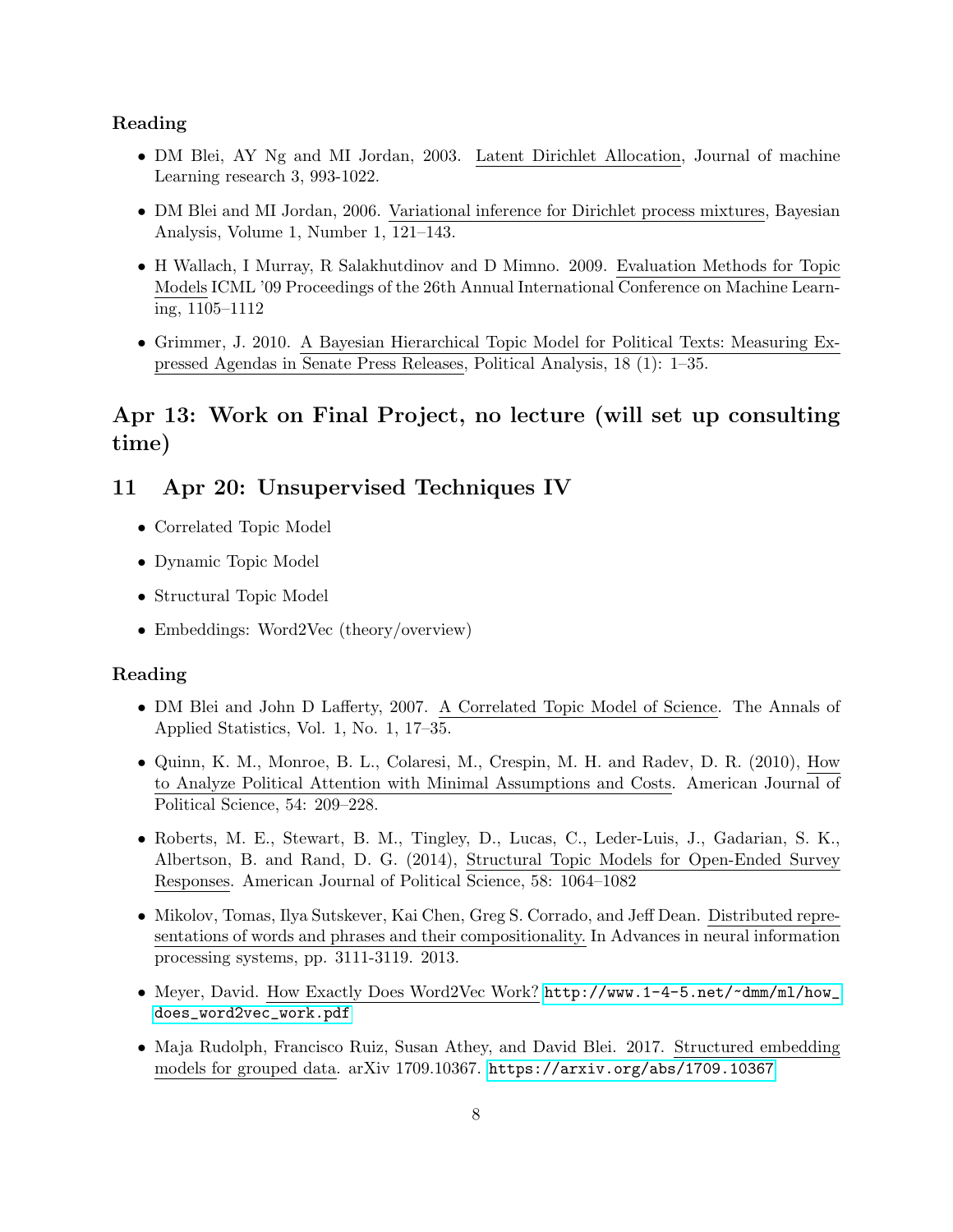• Motolinia, Lucia. "Electoral Accountability and Particularistic Legislation: Evidence from an Electoral Reform in Mexico." American Political Science Review (2020): 1-17.

## 12 Apr 27: Special Topics I

- modeling debate and discourse
- networks of communication
- bursts and memes

#### Reading

- Eggers, A. C. and Spirling, A. 2014. Ministerial Responsiveness in Westminster Systems: Institutional Choices and House of Commons Debate, 1832-1915. American Journal of Political Science, 58: 873–887.
- J. Kleinberg. Bursty and Hierarchical Structure in Streams Proc. 8th ACM SIGKDD Intl. Conf. on Knowledge Discovery and Data Mining, 2002.
- Leskovec, Jure and Backstrom, Lars and Kleinberg, Jon. 2009. Meme-tracking and the Dynamics of the News Cycle. Proceedings of the 15th ACM SIGKDD International Conference on Knowledge Discovery and Data Mining.
- Eggers, A.C and Spirling, A The Shadow Cabinet in Westminster. Systems. Modeling Opposition Agenda Setting in the House of Commons, 1832-1915. British Journal of Political Science, forthcoming.
- Cristian Danescu-Niculescu-Mizil, Robert West, Dan Jurafsky, Jure Leskovec, Christopher Potts. 2013. No Country for Old Members: User Lifecycle and Linguistic Change in Online Communities. Proceedings of WWW.

## 13 May 4: Special Topics II

- word embeddings for applied social science research
- Word2Vec vs Glove
- Turing tests: intrinsic v extrinsic assessment
- embeddings for time series problems

#### Reading

• Spirling and Rodriguez. "Word Embeddings: What works, what doesn't, and how to tell the difference for applied research" Working paper, available [https://github.com/ArthurSpirli](https://github.com/ArthurSpirling/EmbeddingsPaper/blob/master/Paper/Embeddings_SpirlingRodriguez.pdf)ng/ [EmbeddingsPaper/blob/master/Paper/Embeddings\\_SpirlingRodriguez.pdf](https://github.com/ArthurSpirling/EmbeddingsPaper/blob/master/Paper/Embeddings_SpirlingRodriguez.pdf)here